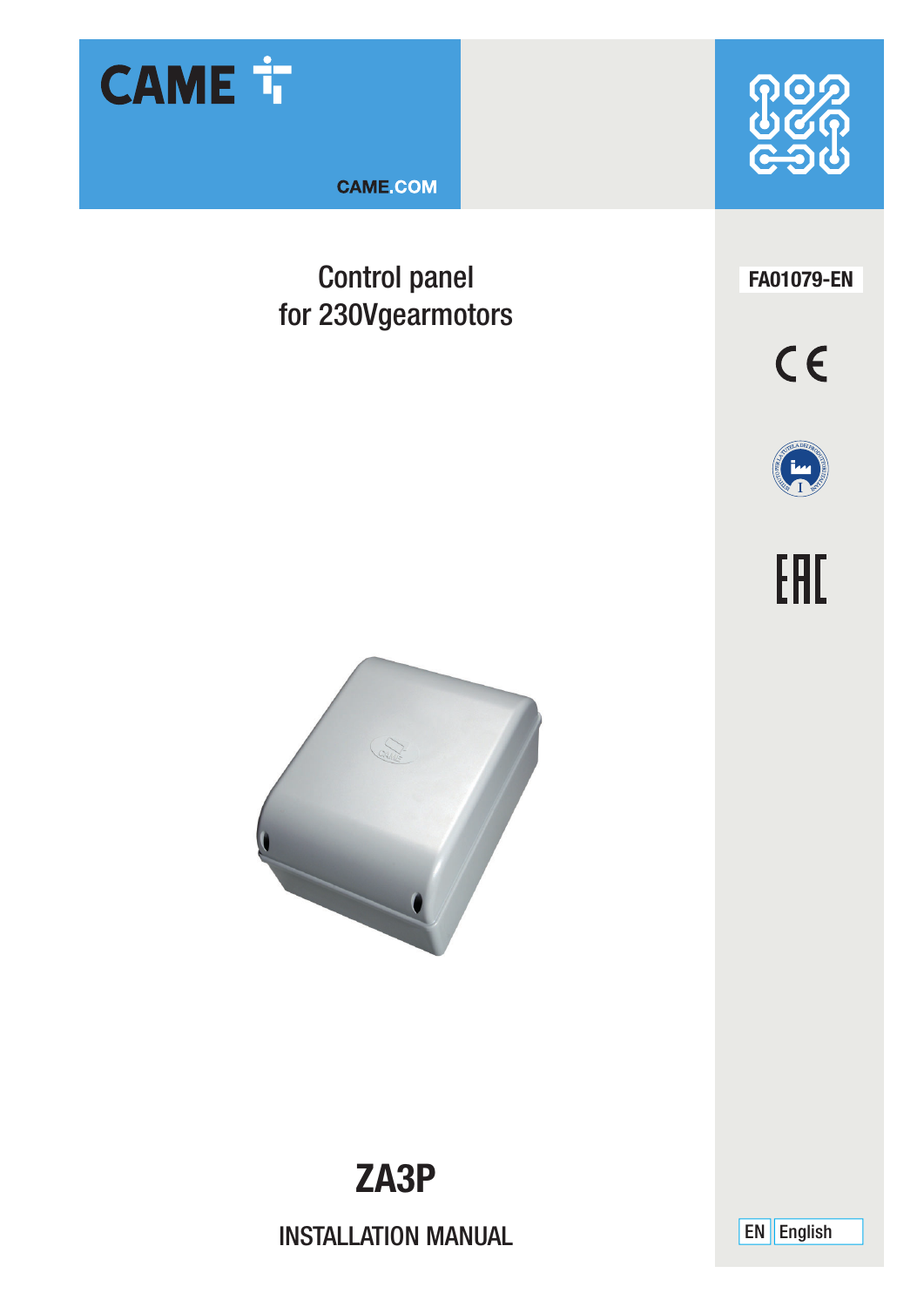

# IMPORTANT SAFETYINSTRUCTIONS WHEN INSTALLING



Followall of these instructions as improper installation may lead to be hazardous to people. Before continuing also read the general precautions for users included in the operator's package.

• This control panel is expressly designed to be assembled to partly-completed machinery or equipment so as to build machinery as regulated by European Directive 2006/42/CE. The final installation must conform to Directive 2006/42/CE and to any harmonized reference standards. Given these considerations, all operations provided in this manual must be performed by skilled, qualified staff. • This product should only be used for the purpose for which it was explicitly designed. Any other use is dangerous. CAME S.p.A. is not liable for any damage caused by improper, wrongful and unreasonable use. • Before installing the control panel, make sure that the guided part is in proper mechanical order, that it opens and closes properly and that it is balanced - otherwise, do not continue until you have first complied with all safety provisions. • Make sure that people cannot be entrapped between the guided and fixed parts, when the guided part is set in motion. • The control panel cannot automate any guided part that includes a pedestrian gate, unless the latter can be enabled only when the pedestrian gate is secured. • Make sure the anchoring spot is clear of any potential impacts, that the anchoring surfaces are solid, and that suitable screws, wall plugs, and the such are used for the type of surface. • Laying the cables, installation and testing must follow state-of-the-art procedures as dictated by regulations  $\bullet$ Check that the temperature ranges given and those of the location match. • Demarcate the entire site to prevent unauthorized personnel to enter; especially children and minors. • Use proper means of protection to prevent any mechanical hazards from people caught in the movement of the automated operator. Any residual risks must be highlighted by fitting pictograms, in clear view. These must then be explained to the end user of the machinery. • Fit, in plain sight, the machine's ID plate when the installation is complete • All command and control devices must be fitted so that they are clearly visible, at a proper safety distance from the maneuvering guidedpart and where they cannot be reached through said guided part. • Unless we are talking about key-pad selectors, key-switch selectors, transponder selectors, and so on, the maintained-action control devices must be fitted at least 1.5 m above ground, where they cannot be reached by the general public. • The manufacturer declines any liability if non-original parts are used. In which case the warranty will cease to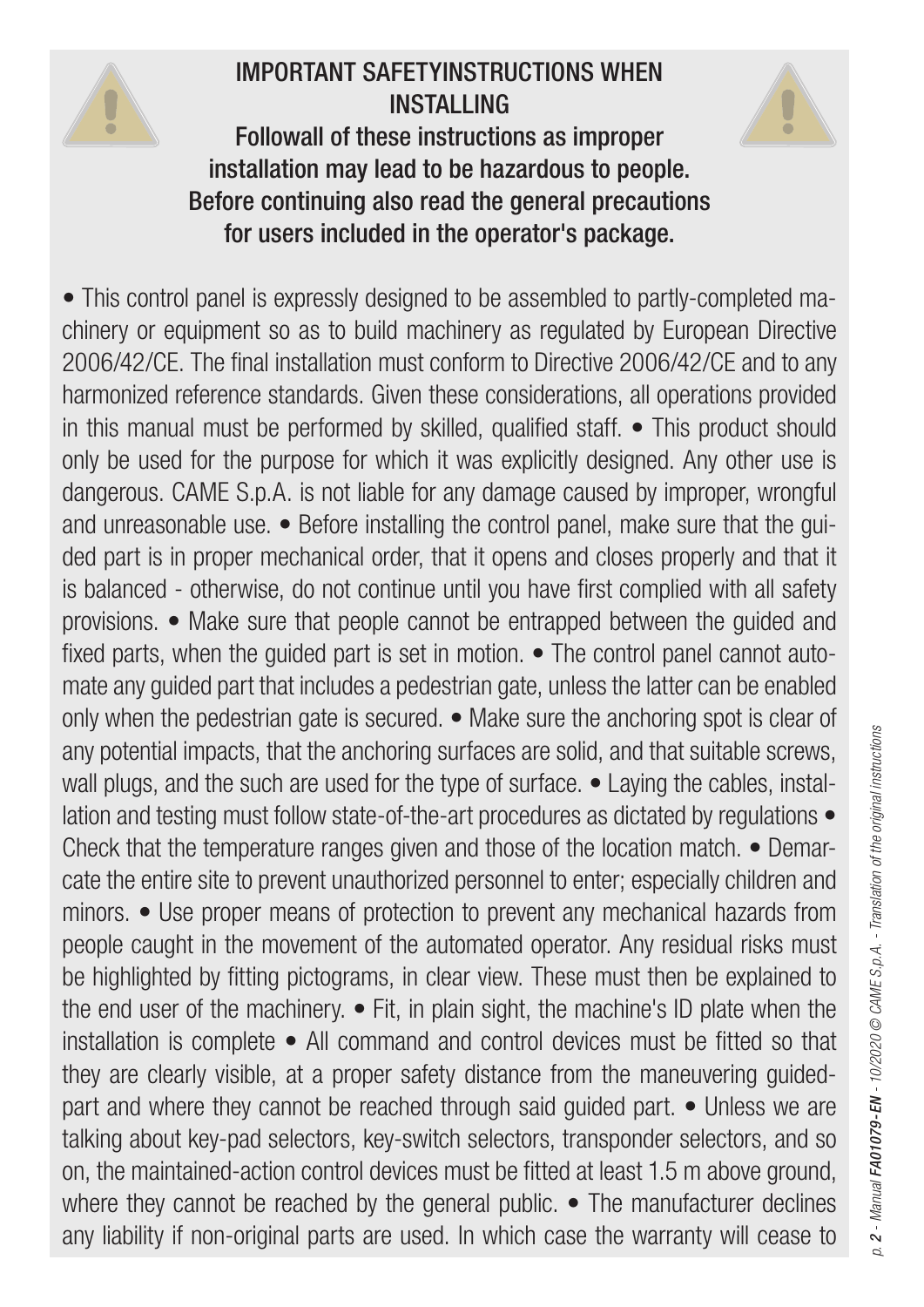be effective. • All maintained-action switches that are connected to the control panel must be positioned so that the maneuvering area is completely visible from the switches, yet far enough away from any moving parts. • Make sure that the operator has been properly adjusted and that any associated safety and protection devices, as well as the gearmotor's manual release, are working properly. • If the power-supply cable is damaged, it must be replaced by the manufacturer or by the licensed technical-assistance center or by duly trained, skilled staff, to prevent any risks. • During all phases of the installation make sure you have cut off the mains power source. • The electrical cables must run through corresponding tubes or conduits to ensure suitable protection against mechanical damage and they must not come into contact with parts that could heat up during use. • Make sure you have set up a suitable dual pole cut off device along the power supply that is compliant with the installation rules. It should completely cut off the power supply according to category III surcharge conditions. • If the control panel is used for automating guided parts in residential settings, permanently fit the entrapmenthazard-warning signage, so that it is clearly visible or close enough to all command and control devices. After installing, make sure that the operator is properly adjusted and that the guided part, in case it touches any object that is 50 mm high off the ground, inverts its movement or that the object may easily be removed (for operators that have built-in anti-entrapment systems that depend on coming into contact with the lower edge of the guided part). Also make sure that the guided part does not extend onto any public pedestrian passages or onto the street. • Store this manual inside the technical folder, along with the installation manuals of the other devices in the system. Remember to hand over to the end users all the operating manuals of the products that make up the final machinery.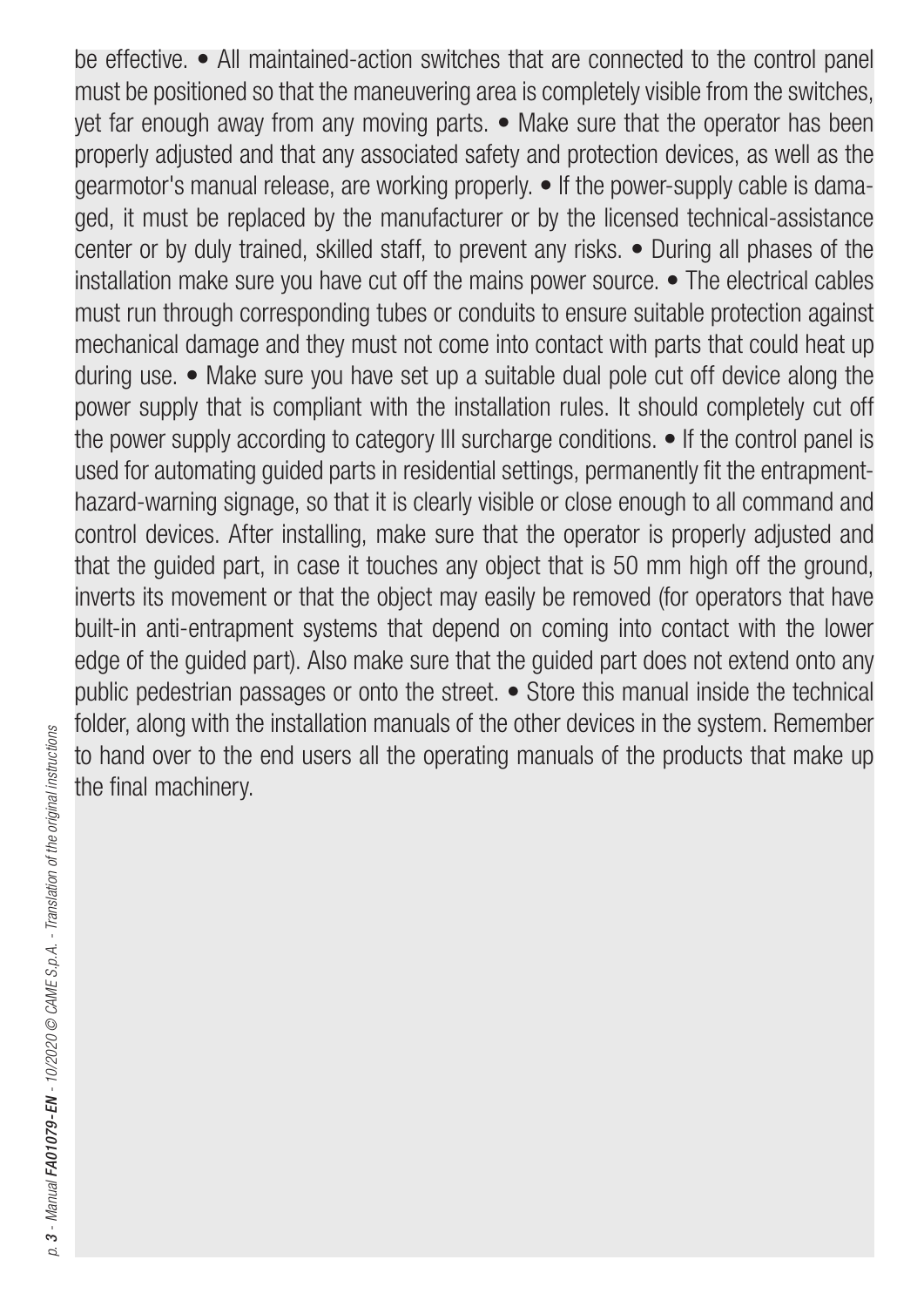- This symbol shows which parts to read carefully.
- $\triangle$  This symbol shows which parts describe safety issues
- This symbol shows which parts to tell users about.

The measurements, unless otherwise stated, are in millimeters.

### **DESCRIPTION**

Multi-feature control panel for swing gates, with manageable limit-switches and slow-down speed adjusting.

The controldevices and accessories run on 24V.

**LU** The accessoriesmust not exceed 20W overall.

All the connectionsare quick-fuse protected (see table). Thecontrol board provides and controls the following functions:

- automatic closing following an opening command;
- pre-flashing by the movement indicator-light;
- obstruction detection when gate is not moving at any point;
- adjustmentof the connected operator's torque;

- opening finaljolt; - fixed slow-down of 10 seconds with adjustable speed:

-manageable limit-switches:

- The settable control modesare:
- opening/closing;
- opening/closing in maintained action;

- partial opening; - total stop.

The photocells, after detecting an obstruction, may trigger:

- reopening ifthe gate is closing;
- the closingor partial stop if it is opening;
- partial stop ifgate is opening.

Specifictrimmers regulate:

- the automatic closing's intervention time;
- gearmotor M2's closing delay;
- the operating time.
- You can alsoconnect:
- gate-openwarning lights;
- cyclelights:
- electriclock.

### Intended use

| <b>Model</b> | <b>Operator</b>                   |
|--------------|-----------------------------------|
| ZA3P         | ATI - FAST - FERNI - FROG - KRONO |

Any installation and/or use other than that specified in this manual is forbidden.

### Technical data

| vpe                         | ZA3P           |
|-----------------------------|----------------|
| Protection rating (IP)      | 54             |
| Power supply (V - 50/60 Hz) | 230 AC         |
| Absorption when idle (mA)   | 60             |
| Max. power* (W)             | 1,150          |
| Casing material             | <b>ARS</b>     |
| Operating temperature (°C)  | $-20$ to $+55$ |
| Insulation class            |                |

Fuse table

| To protect               | Fuse type |
|--------------------------|-----------|
| Line (LINE-FUSE)         | $5A-F$    |
| Card()CONTROL BOARD      | $1$ A-F   |
| Accessories()ACCESSORIES | $1.6A-F$  |
| Electriclock (LOCK)      | $3.15A-F$ |

\* Overall power of the connected motors

### Dimensions

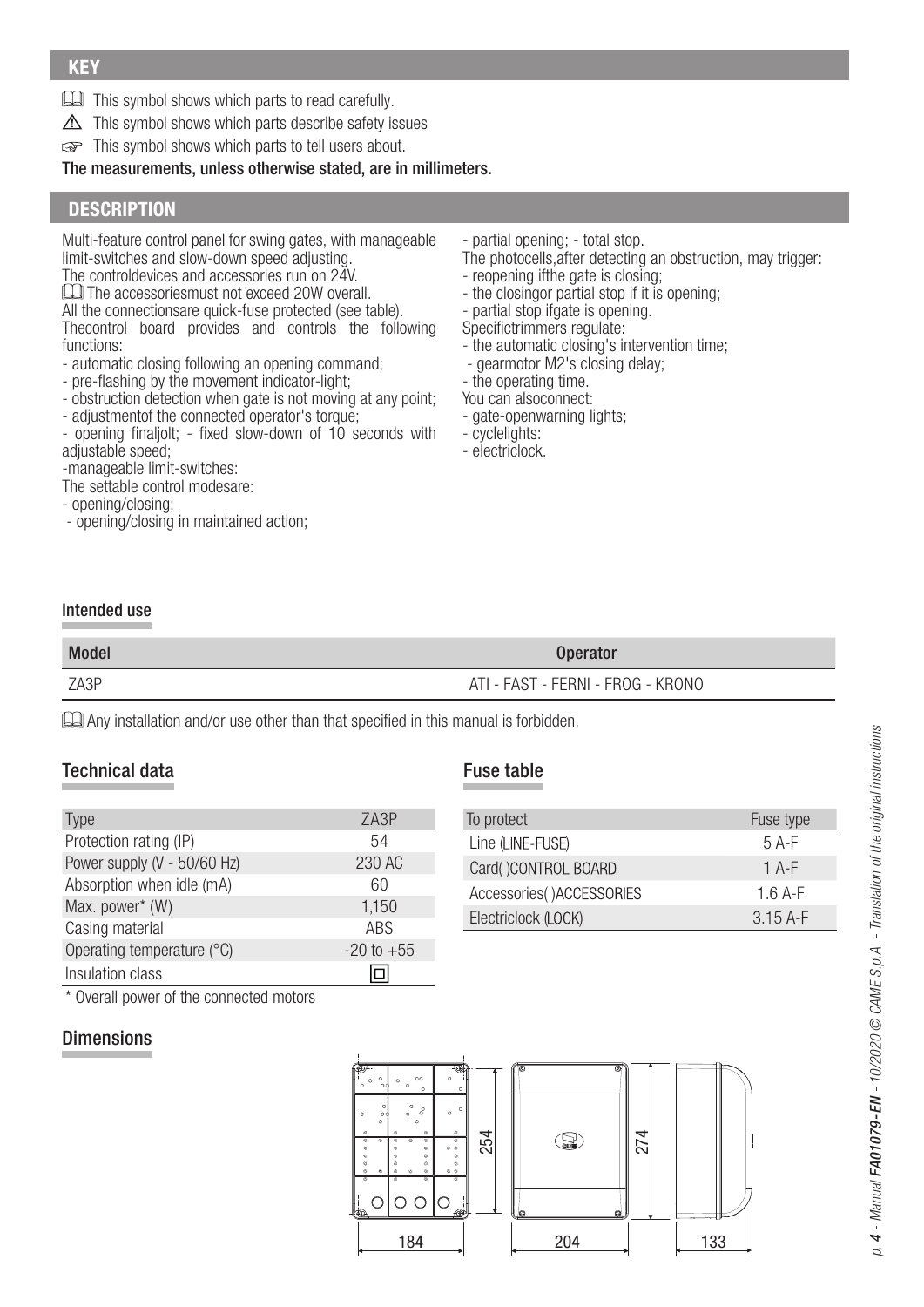### Description of parts

- 1. Connection terminals
- 2. Control board fuse
- 3. Fusefor control devices
- 4. Accessories fuse
- 5. Electric-lock fuse
- 6. LED programmazione
- 7. Radio code memorizing buttons
- 8. Time settingtrimmer<br>9. Featuresselectors
- **Featuresselectors**
- 10. AF radio frequency card slot
- 11. 24 V warningLED
- 12. Transformer
- 13. Condensers\*



\* Included in thepackage containing the 230 V FROG gearmotor. Connect them to the black cables (M1) and the red cables (M2), as set up on the card. if pairing with Ati, Fast, Ferni and Krono gearmotors, these remain unused (the condensers are connected internally).

Colour of thetransformer and condenser cables:  $\bm{\Theta}$  white;  $\bm{\Theta}$  red;  $\bm{\Theta}$  black;  $\bm{\Theta}$  orange;  $\bm{\Theta}$  purple;  $\bm{\Theta}$  light blue.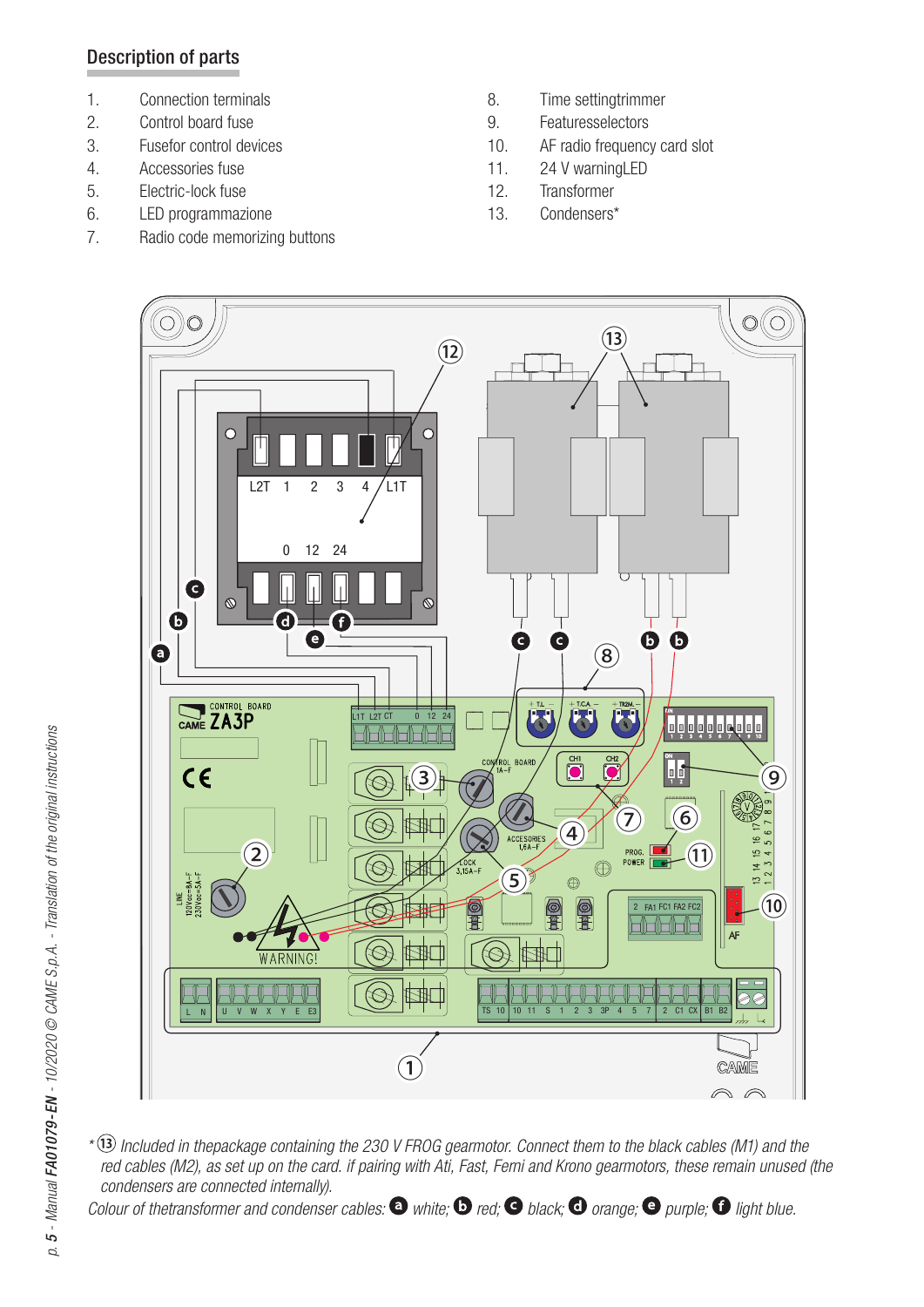### Cable type and minimum section

| Connection                  | cable length                    |                          |  |
|-----------------------------|---------------------------------|--------------------------|--|
|                             | < 20 m                          | $20 < 30 \text{ m}$      |  |
| Control panel power-supply  | $3G \times 1.5$ mm <sup>2</sup> | 3G x 2.5 mm <sup>2</sup> |  |
| Motor power supply          | $4G \times 1.5$ mm <sup>2</sup> | 4G x 2.5 mm              |  |
| Signaling devices           | $2 \times 0.5$ mm2              |                          |  |
| Command and control devices | $2 \times 0.5$ mm2              |                          |  |
| Safety devices (photocells) | $2 \times 0.5$ mm2              |                          |  |

 When operating at 230 V and outdoors, use H05RN-F-type cables that are 60245 IEC 57 (IEC) compliant; whereas indoors, use H05VV-F-type cables that are 60227 IEC 53 (IEC) compliant. For power supplies up to 48 V, you can use FROR 20-22 II-type cables that comply with EN 50267-2-1 (CEI).

For the Encoderuse 2402C 22AWG-type cables up to 30 m.

For a CRPconnection use UTP CAT5-type cables up to 1,000 m.

Use RG58cable up to 10 m long to connect the antenna.

 If cable lengths differ from those specified in the table, establish the cable sections depending on the actual power draw of the connected devices and according to the provisions of regulation CEI EN 60204-1.

For multiple, sequential loads along the same line, the dimensions on the table need to be recalculated according to the actual power draw and distances. For connecting products that are not contemplated in this manual, see the literature accompanying said products

### **INSTALLATION**

### Tools and materials

Make sure you have all the tools and materials you will need for installing in total safety and in compliance with applicable regulations. The figure shows some of the equipment installers will need.



### Fastening the control panel

 $\bullet$  Fasten the control panel in a protected area: use rounded cross head screws with maximum 6 mm diameter. maximum 6 mm diameter.

**O** Perforate the punched holes.

The holes have different diameters: 23, 29 and 37 mm.

 $\triangle$  Be careful not to damage the control board inside the casing.

 Enter the cable gland with the corrugated tubes for threading the electrical cables.

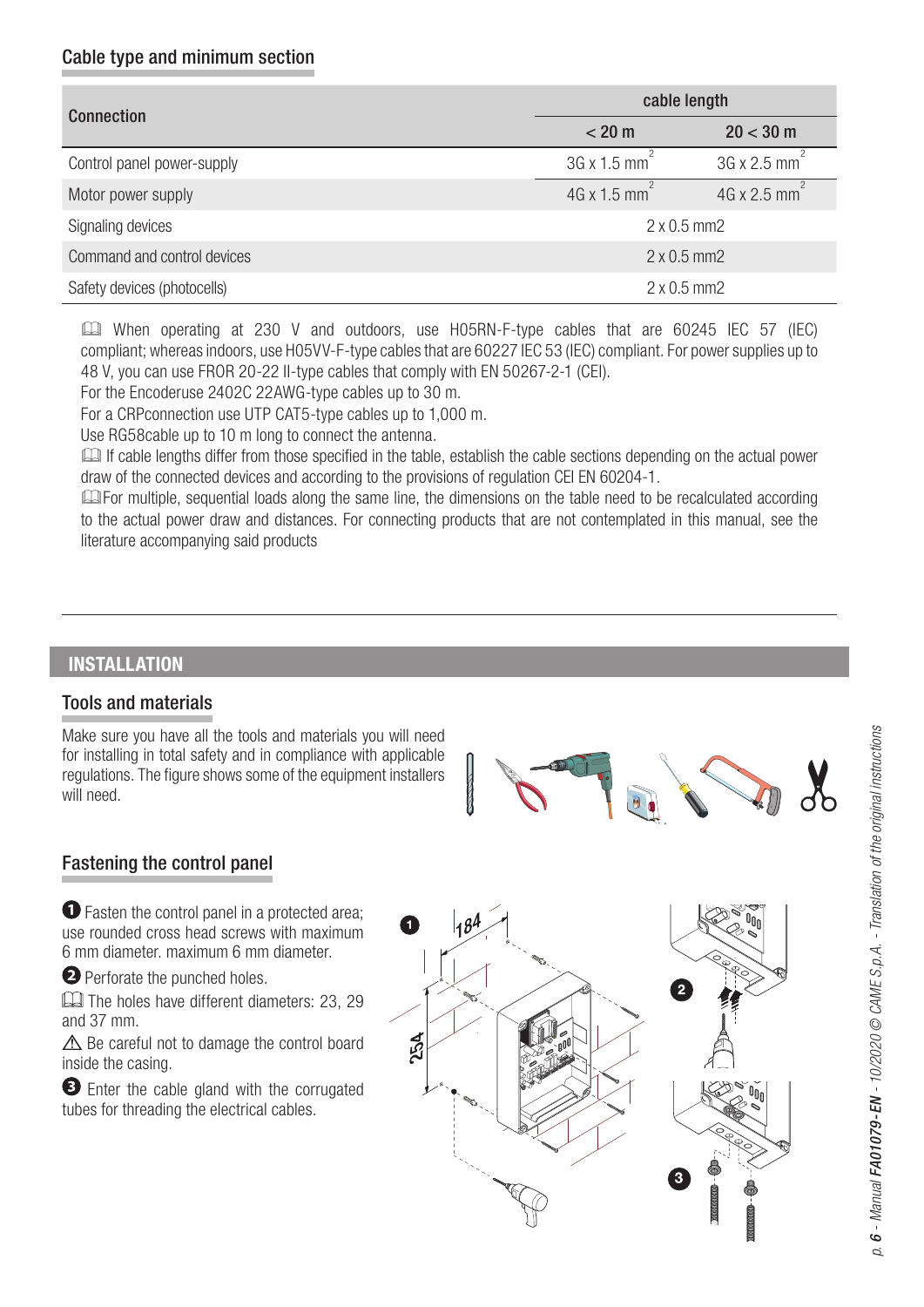### **ELECTRICAL CONNECTIONS AND PROGRAMMING**

### Input voltage







Terminals for powering the 24VA.C. accessories

### Gearmotor

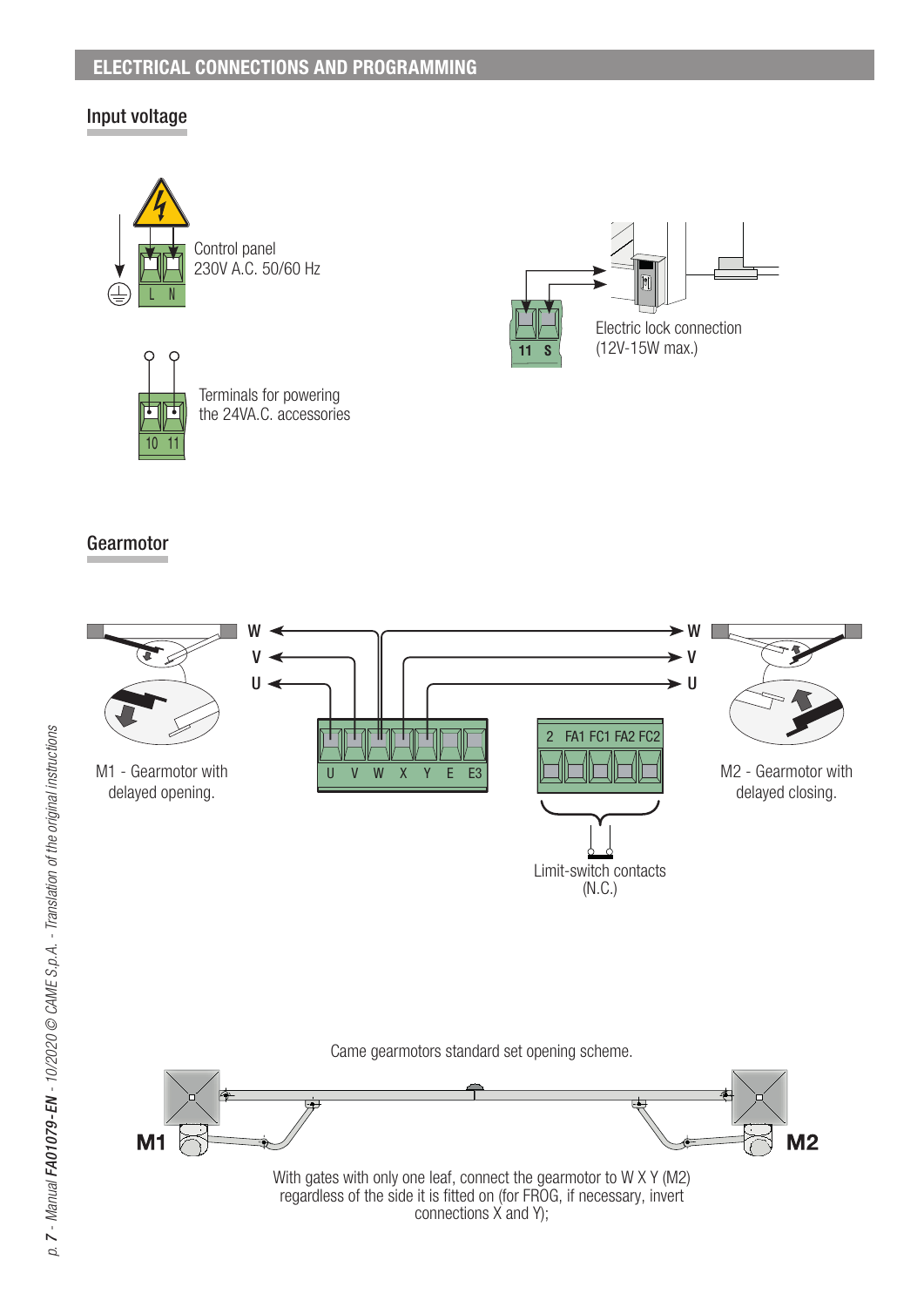### **Gate open warning-light**

- For warning that the gate is open. It stops flashing when the gate closes.



NII)

### Command and control devices

### **Stop button (N.C. contact).**

- For commandingthe gate to stop while excluding the automatic-closing time cycle. To resume movement, press a button on the control or the transmitter button.**If unused, short-circuit terminals 1-2**.

### **Key-switch selector and/or opening button (N.O. contact).**

- For commanding the gate to open.

### **Key-switch selector and/or partial opening button** (N.O. contact).

- For commanding the partial opening of a leaf (M2). ) for pedestrian passage.

### **Key-switch selector and/or closing button** (N.O. contact).

- For commanding the gate to stop.

### **Key-switch selector and/or command button (N.O. contact).**

- Forcommanding the opening and closing of the gate. By pressing the button or turning the selector key, the gate inverts its movement or stops, depending on the selection made on the DIP-switches (see selecting functions, DIPswitches 2 and 3).

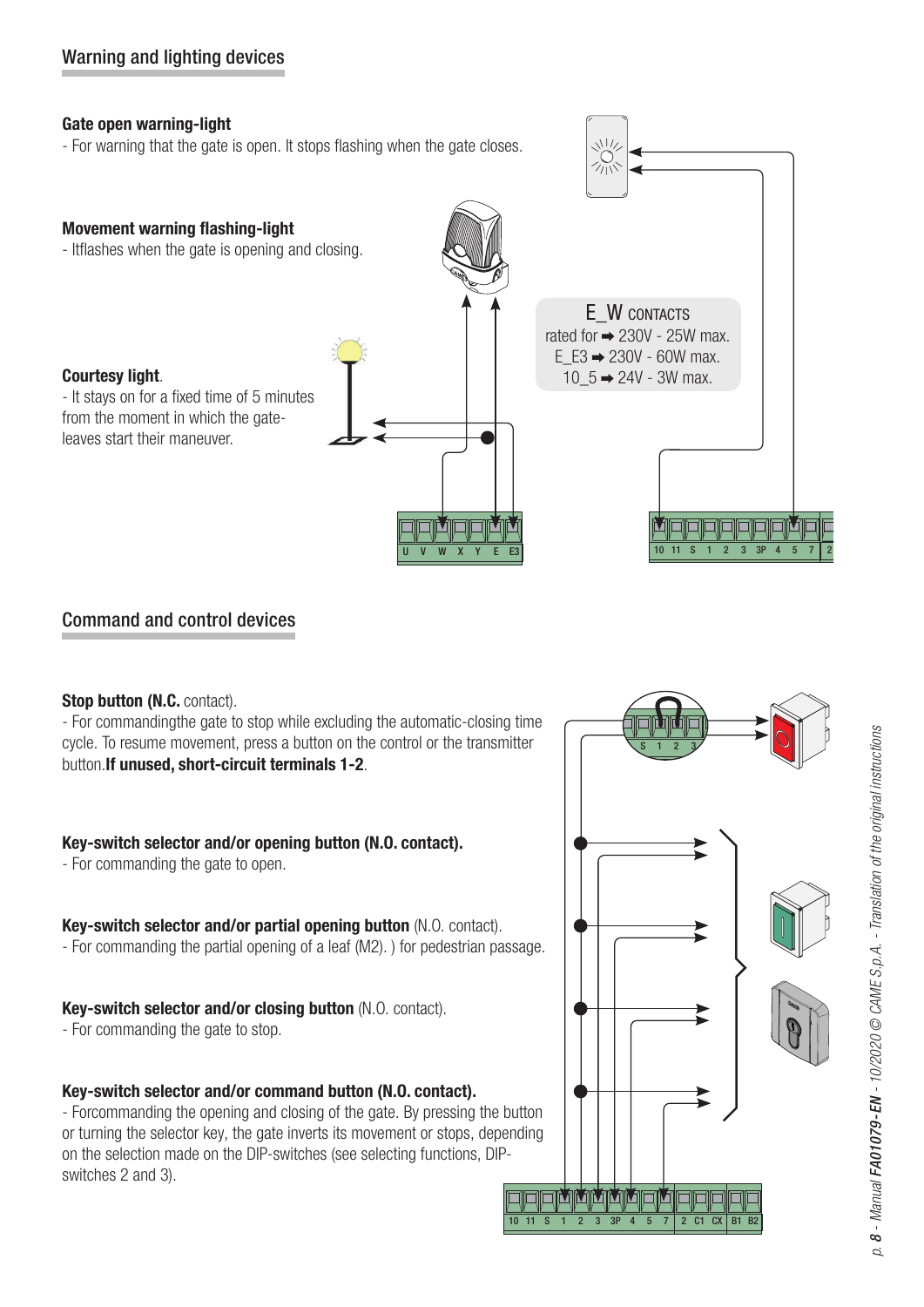### Safety devices



with DIP-switch 8 OFF - DIP-switch 2 OFF (Selector) with DIP-switch 8 OFF - DIP-switch2 ON (Selector)  $\bigcirc$ Connection for **reclosing during opening** (N.C. contact). - With safety device such as photocells, sensitive safetyedges and other devices. During the opening phases, the contact triggers an inversion of movement until the gate is completely closed. Partial-stop connection (N.C. contact). - With safety device such as photocells, sensitive safety-edges and other devices. Stops movement and sets up for automatic closing.

**If unused, disable input CX with DIP-switch 8 set to ON.**



Safety-test function **connection** - At each opening or closing command, the card verifies the photocells' efficiency. Any malfunction in the photocells is singalled by theflashing LED on the control board, and cancels any command from the radio transmitter or from the button. PROG

IMPORTANT: Whenthe safety-test function is enabled, at least one pair of photocells must be connected to "reopen during closing" (C1).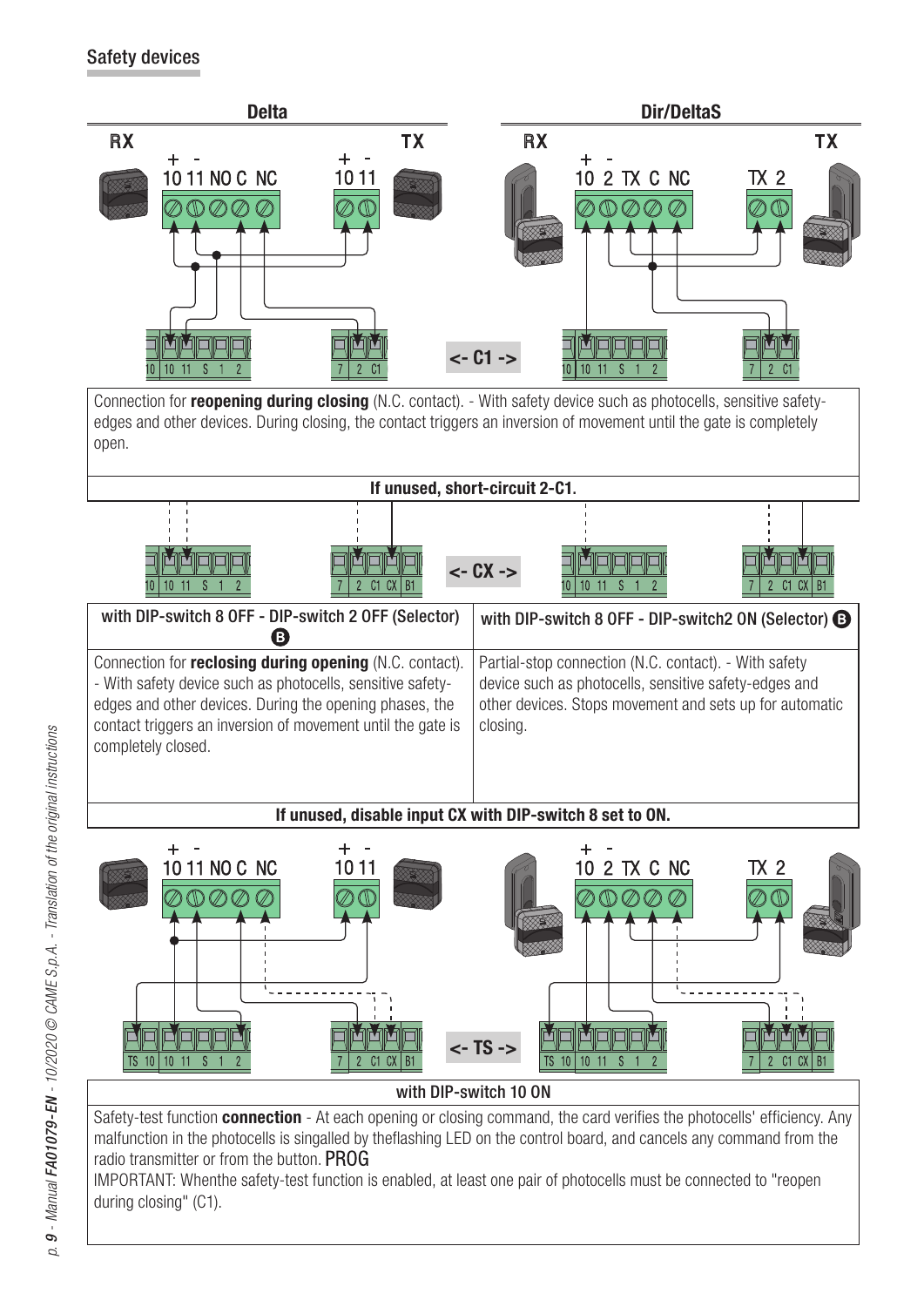### Functions selection

### Selector <sup>1</sup>

- 1 ON Automatic closing enabled (1 OFF-disabled);
- 2 ON "Open-stop-close-stop" with button (2-7) and radio-control (AF card fitted) enabled;
- 2 OFF"Open-close" with button (2-7) and radio control (AF card fi tted) enabled; 3 ON "Only open" and radio control (AF card fi tted) enabled (3 OFF-disabled);
- 4 ON Pre-flashwhen opening and closing enabled (4 OFF- disabled);
- 5 ON Obstruction detection enabled (5 OFF-disabled);
- 6 OFF "Maintainedaction" (excludes the radio control from functioning) disabled (6 ON - enabled);
- 7 ON Final jolt enabled; at each opening and closing command, the gate leaves jolt inwards for a second, to help release the electric lock connected to terminals 11-S. It is active only if the leaves are closed at the end of the operating time, or at the first maneuver after powering up the system (7 OFF - disabled);
- 8 OFFTerminal CX enabled (8 ON disabled);
- 9 ON Ten-second slow-down disabled (9 OFF enabled );
- 10 ON Photocellstest enabled (10 OFF disabled).

### Selector <sup>O</sup>

- 1 ON Limit switches enabled (1 OFF disabled);
- 2 OFF CX withreclose while opening function;
- 2 ON CX with partialstop function.

### Trimmer adjusting



 $OT = To$  set the operating time to a minimum of 10 seconds and a maximum of 120 seconds.



 $ACT = To set the automatic closing time from a minimum of 1 second to$ maximum of 120 seconds.



TRM2= To set the closing delay on Motor 2 from a minium of 0 seconds to a maximum of 15 seconds, and simultaneously the partial opening from<br>minimum of 0 seconds to a maximum of 30 seconds minimum of 0 seconds to a maximum of 30 seconds.

### Adjusting slow-down speed

For adjusting the slow-down speed (perform procedures only when gate is stopped):

- set DIP-switch 6 to ON:
- by pressing CH 1, the red PROG LEDwill show the set slow-down speed (see table);
- by againpressing CH 1 it shifts to the next speed;
- confirmthe choice by pressing CH2;
- resetDIP-switch 6 to OFF.



| Flashing in quick<br>succession | Slow-down<br>speed |
|---------------------------------|--------------------|
|                                 | minimum            |
| 2                               | medium             |
| ર                               | maximum            |

### Adjusting the motor torque

To vary the motor torque, move the show faston to one of the four positions: 1 min., 4 max..



 $\mathbf{a}$ 

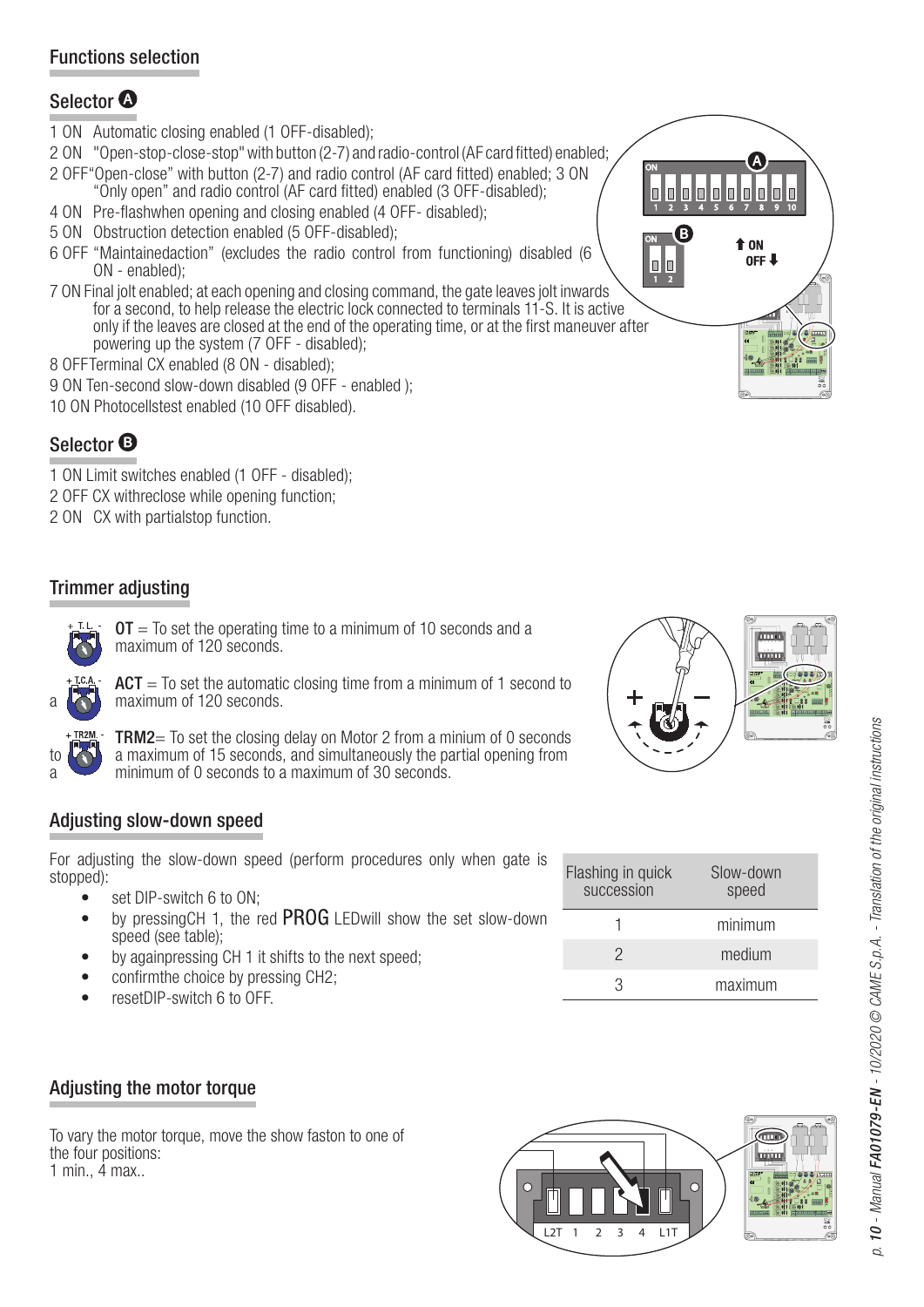### **ENABLING THE RADIO CONTROL**

### Antenna and AF radiofrequency card

 Connect the RG58 antenna-cableto the corresponding terminals.

 Fit the radio-frequency card intothe slot on the control board AFTER CUTTING OFF THE MAINS POWER SUPPLY. N.B.: The control board recognizes the radiofrequency card only when it is powered up.

Possible connection to a second operator that can be activated from the second channel on the radio circuit (N.O. contact). Contact rated for: 5A-24 V DC

# 2 C1 CX | B1 B2

FC1 FA2 FC2

 $\Box$ 

### Memorization (max. 25 different transmitters)

- **CH1** = Channel for direct commands to a features of the gearmotor's control board ("open only / " open-close-invert" command or "open-stop-close-stop", depending on the selection made on DIP-switches 2 and 3).
- **CH2** = Channel for direct command to an accessory device connected to B1-B2.

**T** Keep the CH1 button pressed on the control board (the LED will flash), send the code by pressing the transmitter's  $\bullet$  button, the LED will stay on to confirm that the data has been saved.

Do the same with the **CH2** button, and associated it to another of the transmitter's buttons.

# S 1 2 3 3P 4 5 7 2 C1 CX B1 B2  $\sqrt{2}$   $\times$  21 FA2 FU2

nis de desir de desir de de

### Totally cancelling the memory

Simultaneously keep pressed buttons CH1 and CH2 for over five seconds; when the LED stays lit, all of the radio control will be cancelled. **PROG**